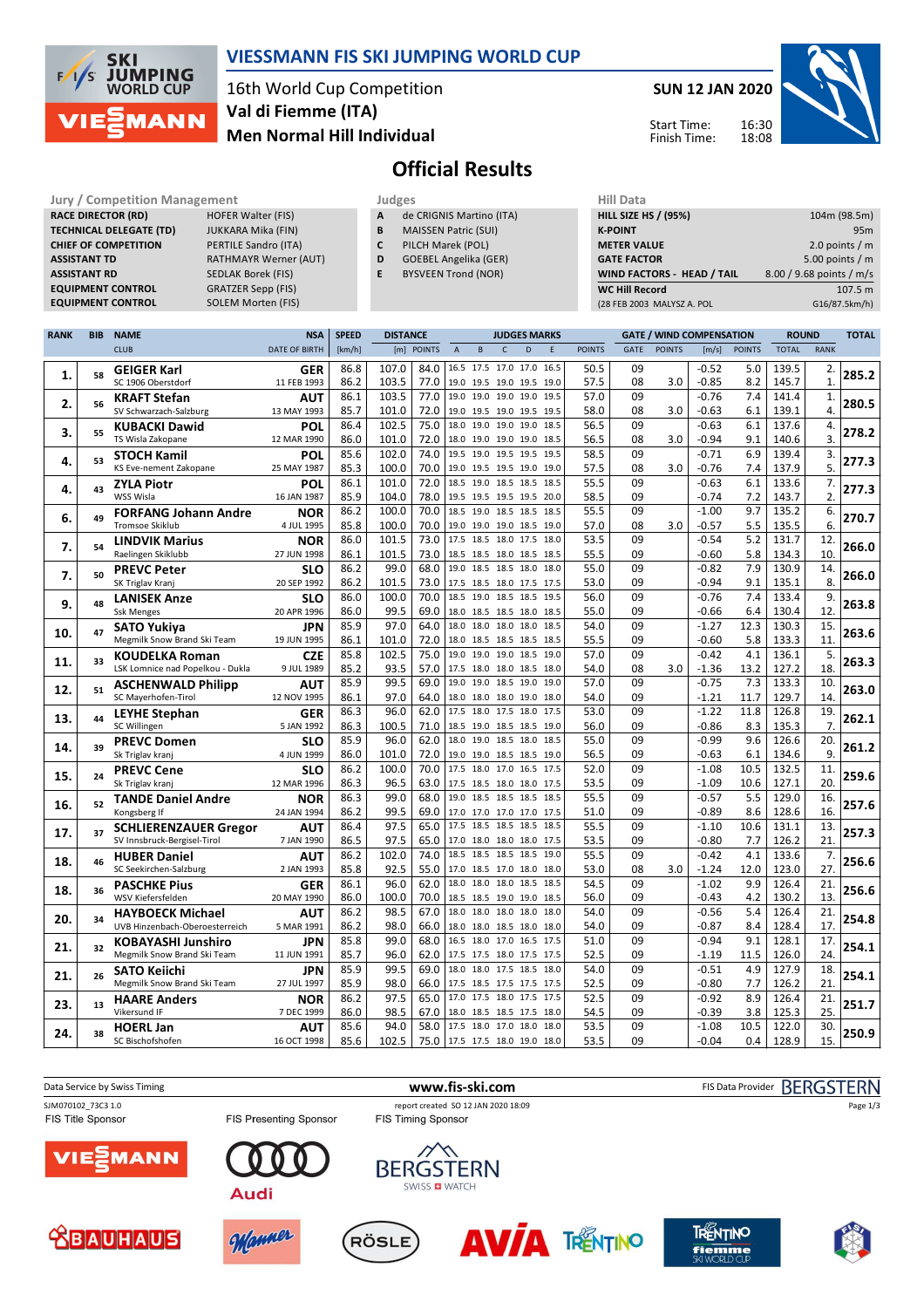

#### **VIESSMANN FIS SKI JUMPING WORLD CUP**

16th World Cup Competition **Men Normal Hill Individual Val di Fiemme (ITA)**

**SUN 12 JAN 2020**

Start Time: Finish Time:



**Official Results**

| <b>RANK</b> | <b>BIB</b> | <b>NAME</b>             | <b>NSA</b>           | <b>SPEED</b> | <b>DISTANCE</b> |                                 |                     | <b>JUDGES MARKS</b> |                          |               |             | <b>GATE / WIND COMPENSATION</b> |         |               | <b>ROUND</b> |             | <b>TOTAL</b> |
|-------------|------------|-------------------------|----------------------|--------------|-----------------|---------------------------------|---------------------|---------------------|--------------------------|---------------|-------------|---------------------------------|---------|---------------|--------------|-------------|--------------|
|             |            | <b>CLUB</b>             | <b>DATE OF BIRTH</b> | [km/h]       |                 | [m] POINTS                      |                     |                     |                          | <b>POINTS</b> | <b>GATE</b> | <b>POINTS</b>                   | [m/s]   | <b>POINTS</b> | <b>TOTAL</b> | <b>RANK</b> |              |
| 25.         |            | <b>KOBAYASHI Ryoyu</b>  | JPN.                 | 86.2         | 95.5            | 61.0                            |                     |                     | 17.5 18.5 17.5 17.5 18.0 | 53.0          | 09          |                                 | $-0.98$ | 9.5           | 123.5        | 26.         | 250.7        |
|             |            | Tsuchiya Home Ski Team  | 8 NOV 1996           | 86.0         | 96.5            | 63.0                            |                     |                     | 17.5 18.0 18.0 18.0 17.5 | 53.5          | 09          |                                 | $-1.11$ | 10.7          | 127.2        | 18.         |              |
| 26.         |            | <b>JOHANSSON Robert</b> | <b>NOR</b>           | 86.3         | 93.0            | 56.0                            |                     |                     | 17.5 17.5 17.5 17.5 18.0 | 52.5          | 09          |                                 | $-1.51$ | 14.6          | 123.1        | 27.         | 249.3        |
|             |            | Soere Aal IL            | 23 MAR 1990          | 86.2         | 98.5            | 67.0                            |                     |                     | 18.0 18.0 18.0 18.0 18.0 | 54.0          | 09          |                                 | $-0.54$ | 5.2           | 126.2        | 21.         |              |
| 27.         |            | <b>POLASEK Viktor</b>   | <b>CZE</b>           | 85.8         | 98.0            | 66.0                            |                     |                     | 17.5 18.0 17.5 17.0 17.5 | 52.5          | 09          |                                 | $-0.58$ | 5.6           | 124.1        | 24.         | 247.8        |
|             |            | Nove Mesto-Dukla        | 18 JUL 1997          | 85.8         | 95.0            | 60.0   17.5 18.0 18.0 17.5 18.0 |                     |                     |                          | 53.5          | 09          |                                 | $-1.05$ | 10.2          | 123.7        | 26.         |              |
| 28.         |            | <b>HULA Stefan</b>      | <b>POL</b>           | 86.0         | 96.0            | 62.0                            |                     |                     | 18.0 18.0 18.0 17.5 18.0 | 54.0          | 09          |                                 | $-0.78$ | 7.6           | 123.6        | 25.         | 246.3        |
|             |            | KS Eve-nement Zakopane  | 29 SEP 1986          | 85.9         | 96.5            | 63.0                            |                     |                     | 17.0 18.0 17.5 17.5 17.5 | 52.5          | 09          |                                 | $-0.74$ | 7.2           | 122.7        | 28.         |              |
| 29.         | 19         | <b>TKACHENKO Sergev</b> | <b>KAZ</b>           | 85.5         | 99.0            | 68.0                            |                     |                     | 16.5 18.0 18.0 17.5 17.0 | 52.5          | 09          |                                 | $-0.25$ | 2.4           | 122.9        | 28.         | 243.2        |
|             |            | Ski Club VKO            | 8 JUN 1999           | 85.5         | 96.5            | 63.0                            |                     |                     | 17.5 18.0 17.5 17.5 17.0 | 52.5          | 09          |                                 | $-0.50$ | 4.8           | 120.3        | 29.         |              |
| 30.         | 18         | <b>ROTH Luca</b>        | <b>GER</b>           | 86.3         | 98.0            | 66.0                            | 18.0 18.0 18.5 17.5 |                     | 18.0                     | 54.0          | 09          |                                 | $-0.24$ | 2.3           | 122.3        | 29.         | 234.7        |
|             |            | Sv Messstetten          | 14 APR 2000          | 86.4         | 95.0            | 60.0                            |                     |                     | 16.0 16.5 16.0 16.5 16.0 | 48.5          | 09          |                                 | $-0.40$ | 3.9           | 112.4        | 30.         |              |

|     |                          |                                                             |                           |      |      |      | not qualified for 2nd round   |      |    |         |      |       |     |       |
|-----|--------------------------|-------------------------------------------------------------|---------------------------|------|------|------|-------------------------------|------|----|---------|------|-------|-----|-------|
| 31. | 17                       | <b>BUSKUM Andreas Granerud</b><br>Lensbygda                 | NOR<br>5 JUN 1996         | 85.8 | 97.0 |      | 64.0 17.0 17.5 17.0 17.0 17.5 | 51.5 | 09 | $-0.62$ | 6.0  | 121.5 | 31. | 121.5 |
| 32. | 35                       | <b>ZAJC Timi</b><br><b>SSK Liubno BTC</b>                   | <b>SLO</b><br>26 APR 2000 | 85.8 | 94.0 | 58.0 | 18.0 18.0 18.0 18.0 17.5      | 54.0 | 09 | $-0.96$ | 9.3  | 121.3 | 32. | 121.3 |
| 33. | 25                       | <b>WOLNY Jakub</b><br>LKS Klimczok Bystra                   | POL<br>15 MAY 1995        | 85.8 | 97.0 | 64.0 | 17.5 17.5 17.5 17.5 17.5      | 52.5 | 09 | $-0.45$ | 4.4  | 120.9 | 33. | 120.9 |
| 34. | 40                       | <b>SCHMID Constantin</b><br>Wsv Oberaudorf                  | <b>GER</b><br>27 NOV 1999 | 86.8 | 92.0 | 54.0 | 17.0 17.0 17.0 17.0 17.0      | 51.0 | 09 | $-1.63$ | 15.8 | 120.8 | 34. | 120.8 |
| 35. | 22                       | <b>BICKNER Kevin</b><br>Norge Ski Club                      | <b>USA</b><br>23 SEP 1996 | 86.0 | 96.0 | 62.0 | 17.5 17.0 17.0 17.0 17.0      | 51.0 | 09 | $-0.78$ | 7.6  | 120.6 | 35. | 120.6 |
| 36. | 28                       | <b>KOT Maciei</b><br>AZS Zakopane                           | POL<br>9 JUN 1991         | 86.1 | 95.0 | 60.0 | 17.0 17.5 17.0 16.5 17.0      | 51.0 | 09 | $-0.86$ | 8.3  | 119.3 | 36. | 119.3 |
| 37. | 21                       | <b>DESCHWANDEN Gregor</b><br>Horw                           | <b>SUI</b><br>27 FEB 1991 | 85.8 | 97.0 | 64.0 | 17.0 17.5 17.0 17.5 17.0      | 51.5 | 09 | $-0.38$ | 3.7  | 119.2 | 37. | 119.2 |
| 38. | 29                       | <b>JUSTIN Rok</b><br>SSD Stol Zirovnica                     | <b>SLO</b><br>6 APR 1993  | 86.1 | 94.0 | 58.0 | 17.0 18.0 17.5 18.0 18.0      | 53.5 | 09 | $-0.68$ | 6.6  | 118.1 | 38. | 118.1 |
| 39. | 14                       | <b>TROFIMOV Roman Sergeevich</b><br>Sdushor CSP N. Novgorod | <b>RUS</b><br>19 NOV 1989 | 85.7 | 96.0 | 62.0 | 16.0 16.5 16.5 15.0 17.0      | 49.0 | 09 | $-0.70$ | 6.8  | 117.8 | 39. | 117.8 |
| 40. | 23                       | <b>BOYD-CLOWES Mackenzie</b><br>Altius Nordic Ski Club      | <b>CAN</b><br>13 JUL 1991 | 86.0 | 94.0 | 58.0 | 17.5 17.5 17.0 18.0 17.0      | 52.0 | 09 | $-0.80$ | 7.7  | 117.7 | 40. | 117.7 |
| 41. | $\overline{\phantom{a}}$ | <b>HAMANN Martin</b><br>SG Nickelhuette Aue                 | <b>GER</b><br>10 APR 1997 | 85.9 | 92.0 | 54.0 | 17.0 17.0 17.0 17.0 17.0      | 51.0 | 09 | $-0.99$ | 9.6  | 114.6 | 41. | 114.6 |
| 42. | 15                       | <b>ZOGRAFSKI Vladimir</b><br><b>NSA</b>                     | <b>BUL</b><br>14 JUL 1993 | 85.2 | 92.5 |      | 55.0 17.5 17.5 17.0 17.0 17.5 | 52.0 | 09 | $-0.61$ | 5.9  | 112.9 | 42. | 112.9 |
| 43. | 30                       | <b>NAKAMURA Naoki</b><br>Tokai University Sapporo Ski Club  | JPN<br>19 SEP 1996        | 85.9 | 90.5 | 51.0 | 17.5 18.5 17.0 17.0 17.5      | 52.0 | 09 | $-0.83$ | 8.0  | 111.0 | 43. | 111.0 |
| 44. | $\mathbf{R}$             | <b>NAZAROV Mikhail</b><br>Moscow Region TSSP                | <b>RUS</b><br>14 OCT 1994 | 85.8 | 91.0 | 52.0 | 16.5 16.5 16.5 16.5 16.5      | 49.5 | 09 | $-0.96$ | 9.3  | 110.8 | 44. | 110.8 |
| 45. | 41                       | <b>ITO Daiki</b><br>Megmilk Snow Brand Ski Team             | <b>JPN</b><br>27 DEC 1985 | 86.2 | 90.0 | 50.0 | 16.5 17.0 17.0 16.0 17.0      | 50.5 | 09 | $-0.71$ | 6.9  | 107.4 | 45. | 107.4 |
| 46. | ۹                        | <b>SAKALA Filip</b><br>TJ Dukla Frenstat pod Radhostem      | <b>CZE</b><br>21 MAY 1996 | 86.4 | 88.0 | 46.0 | 17.5 17.0 17.0 17.0 17.0      | 51.0 | 09 | $-1.02$ | 9.9  | 106.9 | 46. | 106.9 |
| 47. | 1                        | <b>BRESADOLA Giovanni</b><br>G.S. MONTE GINER A.S.D.        | <b>ITA</b><br>17 FEB 2001 | 86.0 | 87.5 | 45.0 | 16.5 16.5 16.5 16.5 16.5      | 49.5 | 09 | $-0.95$ | 9.2  | 103.7 | 47. | 103.7 |
| 48. | 16                       | <b>SCHULER Andreas</b><br>Einsiedeln                        | <b>SUI</b><br>30 DEC 1995 | 86.3 | 89.0 | 48.0 | 17.0 17.0 17.0 17.5 16.5      | 51.0 | 09 | $-0.42$ | 4.1  | 103.1 | 48. | 103.1 |
| 49. | 12                       | <b>MAATTA Jarkko</b><br>Kainuun Hiihtoseura                 | <b>FIN</b><br>28 DEC 1994 | 86.1 | 87.0 | 44.0 | 16.0 16.5 16.0 16.5 16.0      | 48.5 | 09 | $-0.99$ | 9.6  | 102.1 | 49. | 102.1 |
| 50. | 42                       | <b>PEIER Killian</b><br>Vallee du Joux                      | <b>SUI</b><br>28 MAR 1995 | 86.0 | 85.5 | 41.0 | 16.0 16.0 15.5 16.0 16.0      | 48.0 | 09 | $-1.18$ | 11.4 | 100.4 | 50. | 100.4 |

Data Service by Swiss Timing **WWW.fis-ski.com www.fis-ski.com** FIS Data Provider BERGSTERN

ΊE

FIS Presenting Sponsor



**Audi** 







**MANN** 











Page 2/3